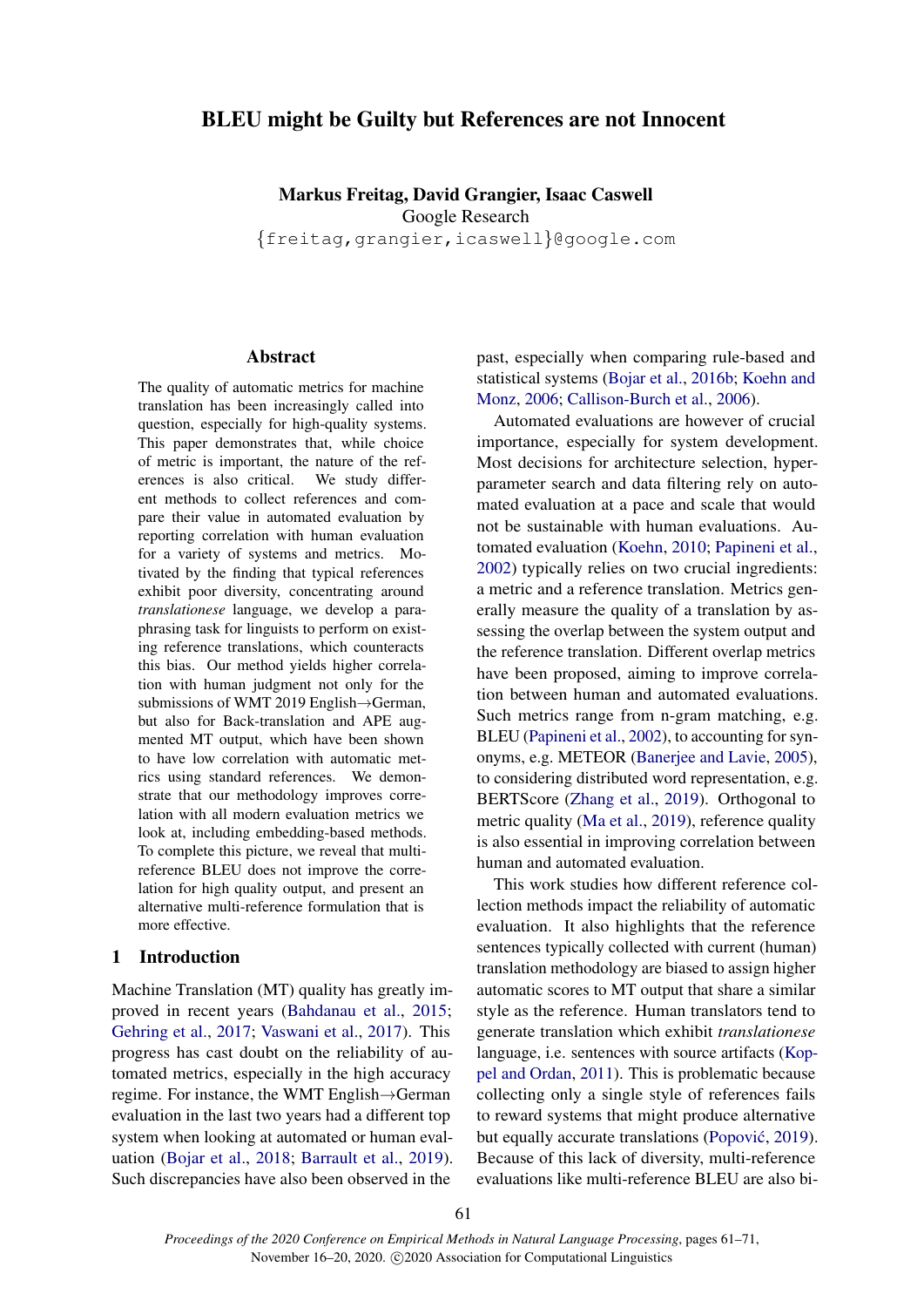ased to prefer that specific style of translation.

As a better solution, we show that paraphrasing translations, when done carefully, can improve the quality of automated evaluations more broadly. Paraphrased translations increase diversity and steer evaluation away from rewarding translation artifacts. Experiments with the official submissions of WMT 2019 English→German for a variety of different metrics demonstrate the increased correlation with human judgement. Further, we run additional experiments for MT systems that are known to have low correlation with automatic metrics calculated with standard references. In particular, we investigated MT systems augmented with either back-translation or automatic post-editing (APE). We show that paraphrased references overcome the problems of automatic metrics and generate the same order as human ratings.

Our contributions are four-fold: (i) We collect different types of references on the same test set and show that it is possible to report strong correlation between automated evaluation with human metrics, even for high accuracy systems. (ii) We gather more natural and diverse valid translations by collecting human paraphrases of reference translations. We show that (human) paraphrases correlate well with human judgments when used as reference in automatic evaluations. (iii) We present an alternative multi-reference formulation that is more effective than multi reference BLEU for high quality output. (iv) We release<sup>[1](#page-1-0)</sup> a rich set of diverse references to encourage research in systems producing other types of translations, and reward a wider range of generated language.

# 2 Related Work

Evaluation of machine translation is of crucial importance for system development and deployment decisions [\(Moorkens et al.,](#page-10-4) [2018\)](#page-10-4). Human evaluation typically reports adequacy of translations, often complemented with fluency scores [\(White,](#page-10-5) [1994;](#page-10-5) [Graham et al.,](#page-9-5) [2013\)](#page-9-5). Evaluation by human raters can be conducted through system comparisons, *rankings* [\(Bojar et al.,](#page-8-6) [2016a\)](#page-8-6), or absolute judgments, *direct assessments* [\(Graham et al.,](#page-9-5) [2013\)](#page-9-5). Absolute judgments allow one to efficiently compare a large number of systems. The evaluation of translations as isolated sentences, full paragraphs or documents is also an important factor

in the cost/quality trade-offs [\(Carpuat and Simard,](#page-8-7) [2012\)](#page-8-7). Isolated sentence evaluation is generally more efficient but fails to penalize contextual mistakes [\(Tu et al.,](#page-10-6) [2018;](#page-10-6) [Hardmeier et al.,](#page-9-6) [2015\)](#page-9-6).

Automatic evaluation typically collects human reference translations and relies on an *automatic metric* to compare human references to system outputs. Automatic metrics typically measure the overlap between references and system outputs. A wide variety of metrics has been proposed, and automated metrics is still an active area of research. BLEU [\(Papineni et al.,](#page-10-1) [2002\)](#page-10-1) is the most common metric. It measures the geometric average of the precision over hypothesis n-grams with an additional penalty to discourage short translations. NIST [\(Doddington,](#page-8-8) [2002\)](#page-8-8) is similar but considers up-weighting rare, informative n-grams. TER [\(Snover et al.,](#page-10-7) [2006\)](#page-10-7) measures an edit distance, as a way to estimate the amount of work to post-edit the hypothesis into the reference. ME-TEOR [\(Banerjee and Lavie,](#page-8-5) [2005\)](#page-8-5) suggested rewarding n-gram beyond exact matches, considering synonyms. Others are proposing to use contextualized word embeddings, like BERTscore [\(Zhang](#page-10-2) [et al.,](#page-10-2) [2019\)](#page-10-2). Rewarding multiple alternative formulations is also the primary motivation behind multiple-reference based evaluation [\(Nießen et al.,](#page-10-8) [2000\)](#page-10-8). [Dreyer and Marcu](#page-8-9) [\(2012\)](#page-8-9) introduced an annotation tool and process that can be used to create meaning-equivalent networks that encode an exponential number of translations for a given sentence. Orthogonal to the number of references, the quality of the reference translations is also essential to the reliability of automated evaluation [\(Zbib](#page-10-9) [et al.,](#page-10-9) [2013\)](#page-10-9). This topic itself raises the question of human translation assessment, which is beyond the scope of this paper [\(Moorkens et al.,](#page-10-4) [2018\)](#page-10-4).

*Meta-evaluation* studies the correlation between human assessments and automatic evaluations [\(Callison-Burch et al.,](#page-8-4) [2006,](#page-8-4) [2008;](#page-8-10) [Callison-](#page-8-11)[Burch,](#page-8-11) [2009\)](#page-8-11). Indeed, automatic evaluation is useful only if it rewards hypotheses perceived as fluent and adequate by a human. Interestingly, previous work [\(Bojar et al.,](#page-8-6) [2016a\)](#page-8-6) has shown that a higher correlation can be achieved when comparing similar systems than when comparing different types of systems, e.g. phrase-based vs neural vs rulebased. In particular, rule-based systems can be penalized as they produce less common translations, even when such translations are fluent and adequate. Similarly, recent benchmark results comparing neu-

<span id="page-1-0"></span><sup>1</sup>[https://github.com/google/](https://github.com/google/wmt19-paraphrased-references)

[wmt19-paraphrased-references](https://github.com/google/wmt19-paraphrased-references)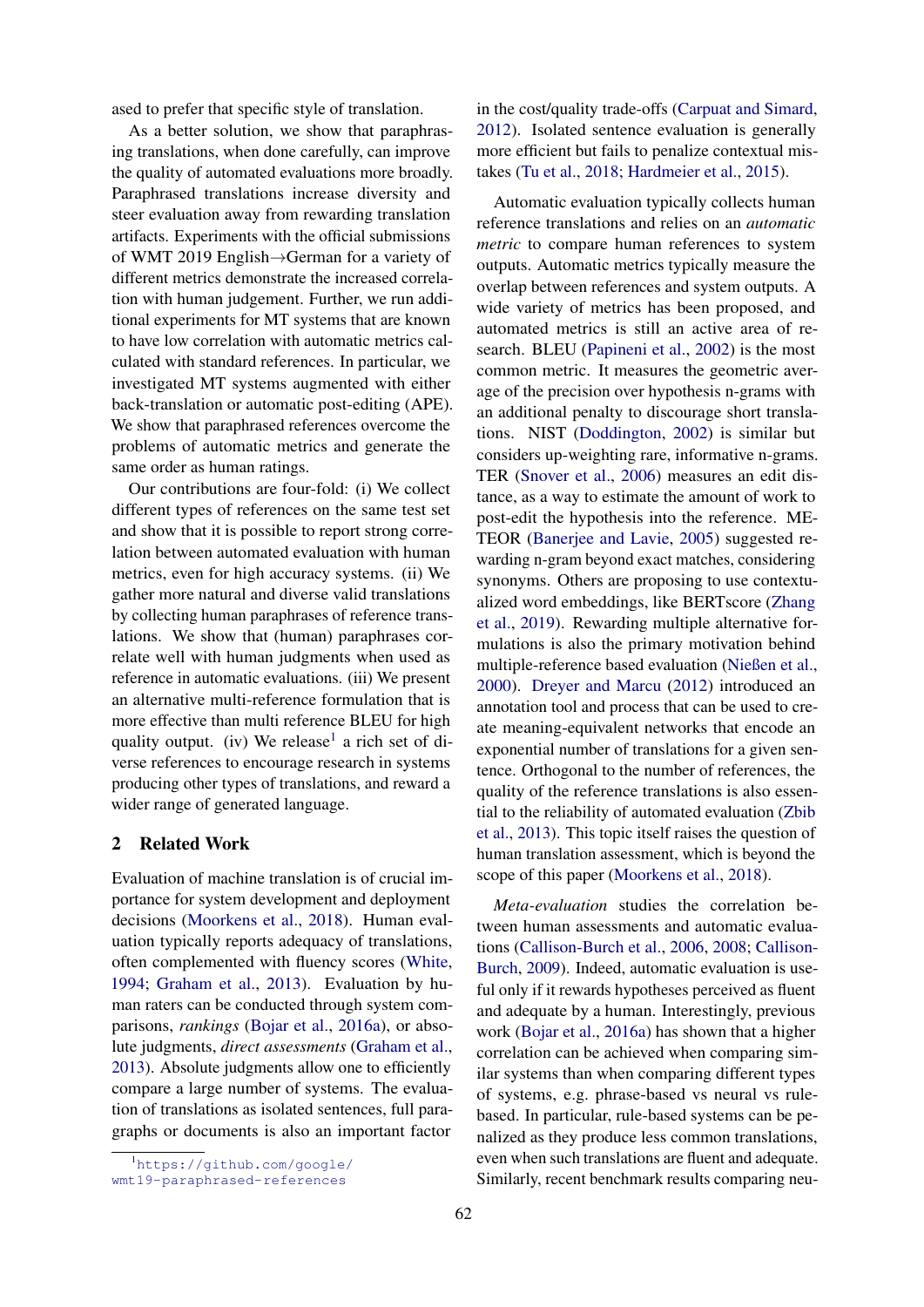ral systems on high resource languages [\(Bojar et al.,](#page-8-1) [2018;](#page-8-1) [Barrault et al.,](#page-8-2) [2019\)](#page-8-2) have shown mismatches between the systems with highest BLEU score and the systems faring the best in human evaluations. [Freitag et al.](#page-9-7) [\(2019\)](#page-9-7); [Edunov et al.](#page-9-8) [\(2019\)](#page-9-8) study this mismatch in the context of systems trained with back-translation [\(Sennrich et al.,](#page-10-10) [2016\)](#page-10-10) and noisy back-translation [\(Edunov et al.,](#page-9-9) [2018\)](#page-9-9). They observe that systems training with or without backtranslation (BT) can reach a similar level of overlap (BLEU) with the reference, but hypotheses from BT systems are more fluent, both measured by humans and by a language model (LM). They suggest considering LM scores in addition to BLEU.

[Freitag et al.](#page-9-7) [\(2019\)](#page-9-7); [Edunov et al.](#page-9-8) [\(2019\)](#page-9-8) point at *translationese* as a major source of mismatch between BLEU and human evaluation. Translationese refers to artifacts from the source language present in the translations, i.e. human translations are often less fluent than natural target sentences due to word order and lexical choices influenced by the source language [\(Koppel and Ordan,](#page-9-4) [2011\)](#page-9-4). The impact of translationese on evaluation has recently received attention [\(Toral et al.,](#page-10-11) [2018;](#page-10-11) [Zhang and Toral,](#page-10-12) [2019;](#page-10-12) [Graham et al.,](#page-9-10) [2019\)](#page-9-10). In the present work, we are specifically concerned that the presence of translationese in the references might cause overlap-based metrics to reward hypotheses with translationese language more than hypotheses using more natural language. The question of bias to a specific reference has also been raised in the case of monolingual *human* evaluation [\(Fomicheva and Specia,](#page-9-11) [2016;](#page-9-11) [Ma et al.,](#page-9-12) [2017\)](#page-9-12). The impact of translationese in test sets is related to but different from the impact of translationese in the training data [\(Kurokawa](#page-9-13) [et al.,](#page-9-13) [2009;](#page-9-13) [Lembersky et al.,](#page-9-14) [2012;](#page-9-14) [Bogoychev](#page-8-12) [and Sennrich,](#page-8-12) [2019;](#page-8-12) [Riley et al.,](#page-10-13) [2019\)](#page-10-13).

In this work, we explore collecting a single reference translation, using human paraphrases to steer away as much as possible from biases in the reference translation that affect the automatic metrics to prefer MT output with the same style (e.g. translationese). Automatic methods to extract paraphrase n-grams [\(Zhou et al.,](#page-10-14) [2006\)](#page-10-14) or full sentence paraphrases [\(Kauchak and Barzilay,](#page-9-15) [2006;](#page-9-15) [Bawden](#page-8-13) [et al.,](#page-8-13) [2020;](#page-8-13) [Thompson and Post,](#page-10-15) [2020\)](#page-10-15) have been used to consider multiple references. In contrast, we generate a single unbiased reference translation generated by humans instead of trying to cover a wider space of possible translations. In contrast to human paraphrasing (our instructions asked for

most diverse paraphrases), automatic paraphrasing are still far from perfect [\(Roy and Grangier,](#page-10-16) [2019\)](#page-10-16) and mostly generate local changes that do not steer away from biases as e.g. introducing different sentence structures.

# <span id="page-2-0"></span>3 Collecting High Quality and Diverse References

We acquired two types of new reference translations: first, we asked a professional translation service to provide an additional reference translation. Second, we used the same service to paraphrase existing references, asking a different set of linguists.

# 3.1 Additional Standard References

We asked a professional translation service to create additional high quality references to measure the effect of different reference translations. The work was equally shared by 10 professional linguists. The use of CAT tools (dictionaries, translation memory, MT) was specifically disallowed, and the translation service employed a tool to disable copying from the source field and pasting anything into the target field. The translations were produced by experienced linguists who are native speakers in the target language. The original WMT English→German newstest2019 reference translations have been generated in sequence while keeping an 1-1 alignment between sentences. This should help the linguists to use some kind of document context. We instead shuffled the sentences to also get translations from different linguists within a document and avoid systematic biases within a document. The collection of additional references not only may yield better references, but also allows us to conduct various types of multi-reference evaluation. In addition of applying multi-reference BLEU, it also allows us to select the most adequate option among the alternative references for each sentence, composing a higher quality set.

#### 3.2 Diversified Paraphrased References

The product of human translation is assumed to be ontologically different from natural texts [\(Kop](#page-9-4)[pel and Ordan,](#page-9-4) [2011\)](#page-9-4) and is therefore often called translationese [\(Gellerstam,](#page-9-16) [1986\)](#page-9-16). Translationese includes the effects of interference, the process by which the source language leaves distinct marks in the translation, e.g. word order, sentence structure (monotonic translation) or lexical choices. It also often brings simplification [\(Laviosa,](#page-9-17) [1997\)](#page-9-17), as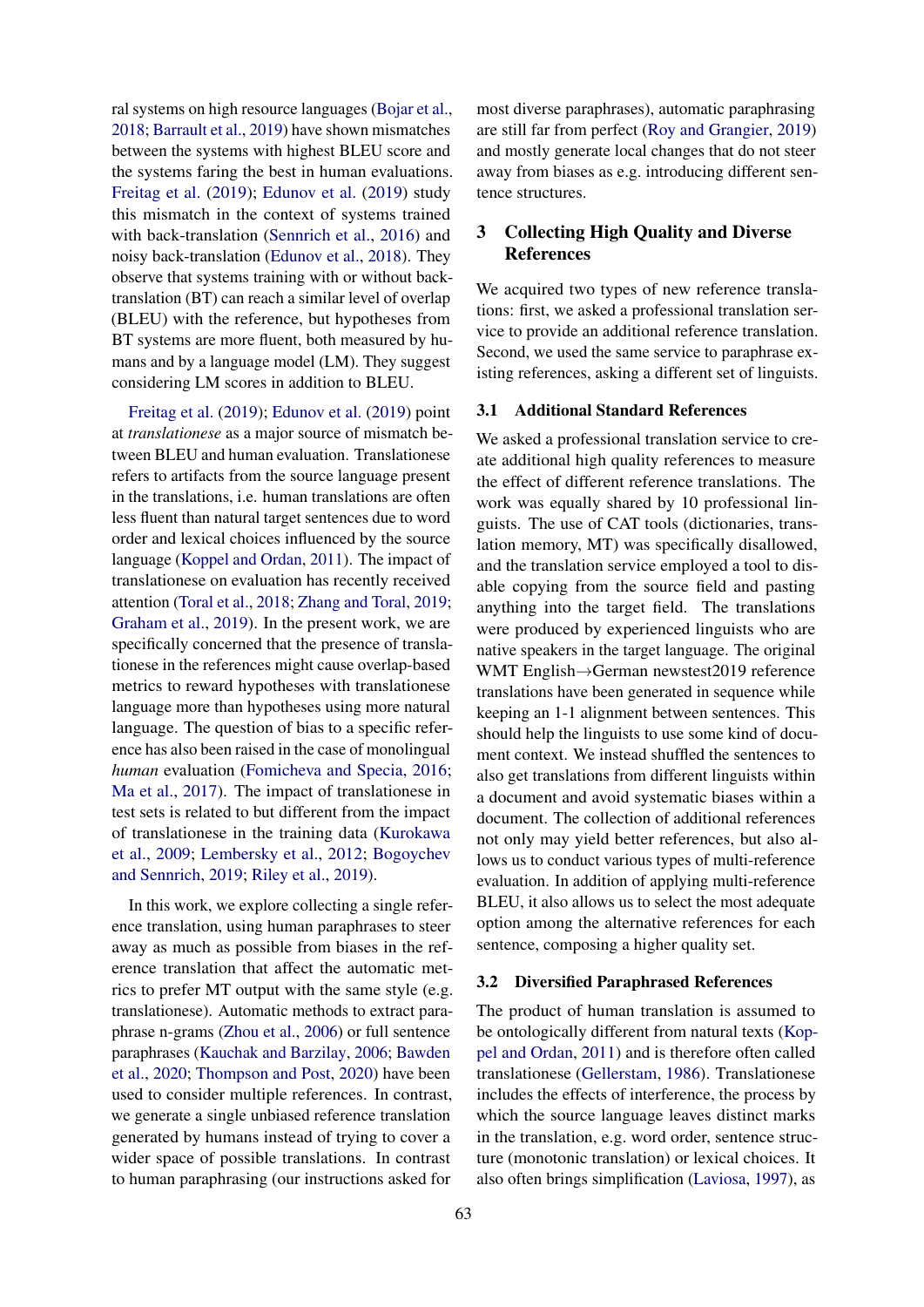#### <span id="page-3-0"></span>Task: Paraphrase the sentence as much as possible:

To paraphrase a source, you have to rewrite a sentence without changing the meaning of the original sentence.

- 1. Read the sentence several times to fully understand the meaning
- 2. Note down key concepts
- 3. Write your version of the text without looking at the original
- 4. Compare your paraphrased text with the original and make minor adjustments to phrases that remain too similar

Please try to change as much as you can without changing the meaning of the original sentence. Some suggestions:

- 1. Start your first sentence at a different point from that of the original source (if possible)
- 2. Use as many synonyms as possible
- 3. Change the sentence structure (if possible)

Figure 1: Instructions used to paraphrase an existing translation *as much as possible*.

<span id="page-3-1"></span>

| Source The Bells of St. Martin's Fall Silent as Churches in Harlem Struggle.             |  |  |  |
|------------------------------------------------------------------------------------------|--|--|--|
| Translation Die Glocken von St. Martin verstummen, da Kirchen in Harlem Probleme haben.  |  |  |  |
| Paraphrase Die Probleme in Harlems Kirchen lassen die Glocken von St. Martin verstummen. |  |  |  |
| Paraphrase Die Kirchen in Harlem kämpfen mit Problemen, und so läuten die Glocken von    |  |  |  |
| <b>St. Martin</b> nicht mehr.                                                            |  |  |  |

Table 1: Reference examples of a typical translation and two different paraphrases of this translation. The paraphrases are not only very different from the source sentence (e.g. sentence structure), but also differ a lot when compared to each other.

the translator might impoverish the message, the language, or both. The troubling implication is that a reference set of translationese sentences is biased to assign higher word overlap scores to MT outputs that produces a similar translationese style, and penalizes MT output with more natural targets [\(Freitag et al.,](#page-9-7) [2019\)](#page-9-7). Collecting a different type of reference could uncover alternative high quality systems producing different styles of outputs.

We explore collecting diverse references using paraphrasing to steer away from translationese, with the ultimate goal of generating a *natural-tonatural* test set, where neither the source sentences nor the reference sentences contain translationese artifacts. In an initial experiment on a sample of 100 sentences, we asked linguists to paraphrase (translated) sentences. The paraphrased references had only minor changes and consequently only minor impact on the automatic metrics. Therefore, we changed the instructions and asked linguists to paraphrase the sentence *as much as possible* while also suggesting using synonyms and different sentence structures. The paraphrase instructions are shown in Figure [1.](#page-3-0) These instructions satisfy not only our goal to generate an unbiased sentence, but also have the side effect that two paraphrases

of the same sentence are quite different. All our paraphrase experiments in this paper are done with these instructions. One might be concerned that paraphrasing "as much as possible" might yield excessive reformulation at the expense of adequacy in some cases. To compensate for this in the present paper, we collect adequacy ratings for all produced paraphrases. These ratings allow us to select the most adequate paraphrase from among available alternatives for the same sentence, which results in a composite high paraphrase set with strong adequacy ratings (see Table [2\)](#page-4-0). A paraphrase example is given in Table [1.](#page-3-1) Even without speaking any German, one can easily see that the paraphrases have a different sentence structure than the source sentence, and both paraphrases are quite different.

# 4 Experimental Set-up

### 4.1 Data and Models

We use the official submissions of the WMT 2019 English→German news translation task [\(Barrault](#page-8-2) [et al.,](#page-8-2) [2019\)](#page-8-2) to measure automatic scores for different kinds of references. We then report correlations with the WMT human ratings from the same evaluation campaign. We chose English→German as this track had the most submissions and the outputs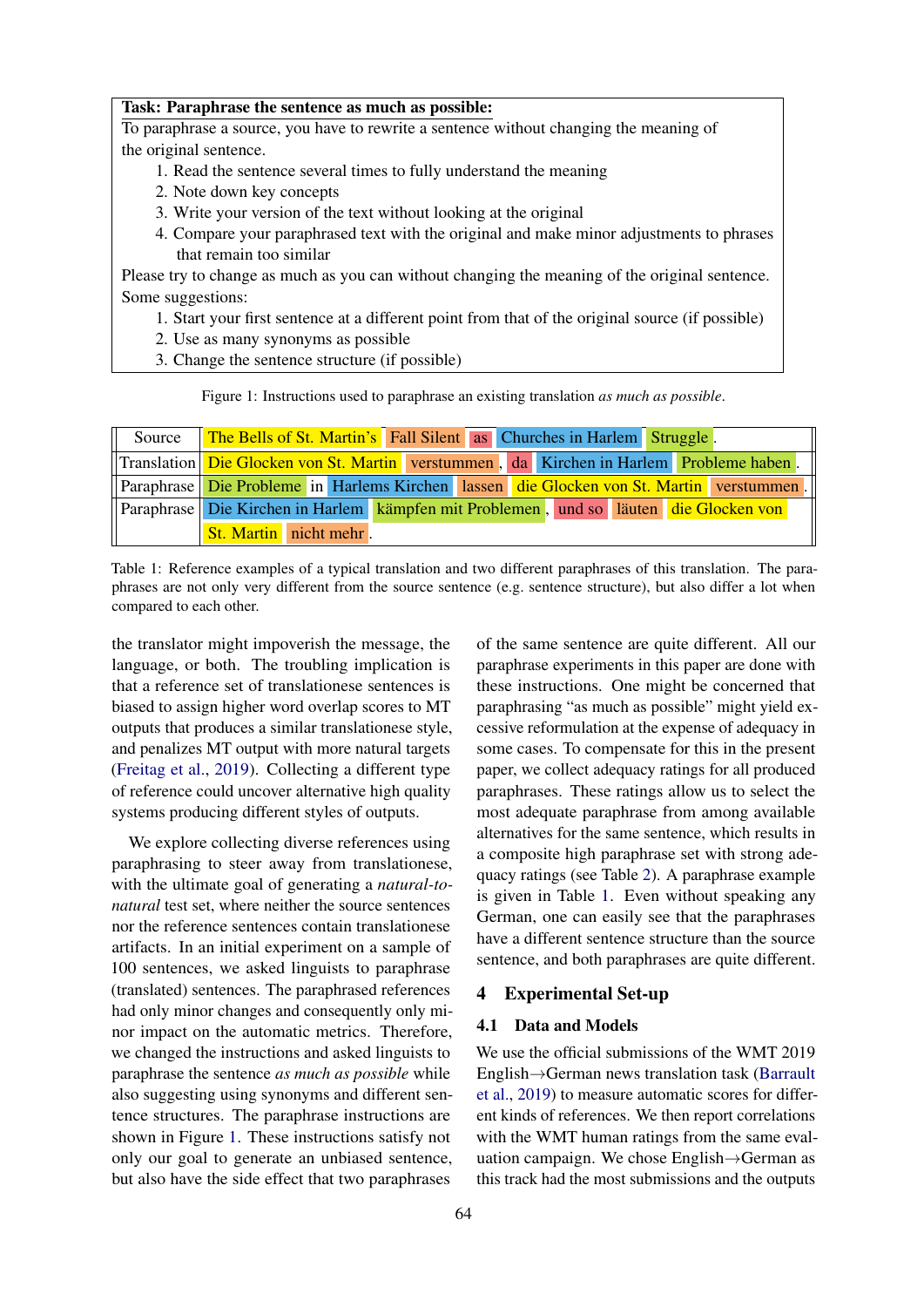with the highest adequacy ratings.

### <span id="page-4-1"></span>4.2 Human Evaluation

We use the same direct assessment template as was used in the WMT 2019 evaluation campaign. Human raters are asked to assess a given translation by how adequately it expresses the meaning of the corresponding source sentence on an absolute 0- 100 rating scale. We acquire 3 ratings per sentence and take the average as the final sentence score. In contrast to WMT, we do not normalize the scores, and report the average absolute ratings.

# 5 Experiments

We generate three additional references for the WMT 2019 English→German news translation task. In addition to acquiring an additional reference (AR), we also asked linguists to paraphrase the existing WMT reference and the AR reference (see Section [3](#page-2-0) for details). We refer to these paraphrases as WMT.p and AR.p.

# <span id="page-4-5"></span>5.1 Human Evaluation of References

It is often believed that the most accurate translations should also yield the highest correlation with humans ratings when used as reference for an automatic metric. For that reason, we run a human evaluation (Section [4.2\)](#page-4-1) for all reference translations to test this hypothesis (Table [2\)](#page-4-0). While all reference translations yield high scores, the paraphrased references are rated as slightly less accurate. We suspect that this may at least in part be an artifact of the rating methodology. Specifically, translations whose word order matches that of the source (i.e. translationese) are easier to rate than translations that use very different sentence structures and phrasing than the source sentence. We generated our paraphrased reference translation with the instructions to modify the translations as much as possible. Therefore, the non-translationese, perhaps more natural, nature of the paraphrased translations make it more demanding to assign an accurate rating.

As a by-product of these ratings, we consider selecting the best rated references among alternatives for each sentence. Representing this method of combining reference sets with the HQ() function, we generate 3 new reference sets. These are (a)  $HQ(WMT, AR)$ , abbreviated as  $HQ(R)$ ; (b) HQ(WMT.p, AR.p), abbreviated as HQ(P); and (c) HQ(WMT, AR, AR.p, WMT.p), abbreviated as HQ(all 4). Interestingly, the combined paraphrased

| reference $HQ(P)$ has a higher human rating than |  |  |
|--------------------------------------------------|--|--|
| WMT or AR alone.                                 |  |  |

<span id="page-4-0"></span>

|                      | adequacy rating |
|----------------------|-----------------|
| <b>WMT</b>           | 85.3            |
| WMT.p                | 81.8            |
| AR                   | 86.7            |
| AR.p                 | 80.8            |
| $HQ(R)$ [WMT+AR]     | 92.8            |
| $HQ(P)$ [WMT.p+AR.p] | 89.1            |
| HQ(all 4) [all 4]    | 95.3            |

Table 2: Human adequacy assessments for different kinds of references, over the full set of 1997 sentences.

#### 5.2 Correlation with Human Judgement

Table [3](#page-4-2) provides the system-level rank-correlations (Spearman's  $\rho$  and Kendall's  $\tau$ )<sup>[2](#page-4-3)</sup> of BLEU (cal-culated with sacreBLEU [\(Post,](#page-10-17)  $2018)^3$  $2018)^3$  $2018)^3$ ) evaluating translations of newstest2019 for different references. On the full set of 22 submissions, all 3 new references (AR, WMT.p, AR.p) show higher correlation with human judgment than the original WMT reference, with the paraphrased references WMT.p coming out on top. Furthermore, each paraphrased reference set shows higher correlation when compared to the reference set that it was paraphrased from.

<span id="page-4-2"></span>

| Full Set $(22)$ | Reference  | $\rho$ | $\tau$ |
|-----------------|------------|--------|--------|
|                 | <b>WMT</b> | 0.88   | 0.72   |
| single ref      | AR         | 0.89   | 0.76   |
|                 | WMT.p      | 0.91   | 0.79   |
|                 | AR.p       | 0.89   | 0.77   |
|                 | HQ(R)      | 0.91   | 0.78   |
| single ref      | HQ(P)      | 0.91   | 0.78   |
|                 | HQ(all 4)  | 0.91   | 0.79   |
|                 | AR+WMT     | 0.90   | 0.75   |
| multi ref       | AR.p+WMT.p | 0.90   | 0.79   |
|                 | all 4      | 0.90   | 0.75   |

Table 3: Spearman's  $\rho$  and Kendall's  $\tau$  for the WMT2019 English→German official submissions with human ratings conducted by the WMT organizers.

Although, the combined reference HQ(R) (Section [5.1\)](#page-4-5) improves correlation when compared to the non-paraphrased reference sets (WMT and AR), not one of the three combined references HQ(R),

<span id="page-4-3"></span> $2$ We used the scipy implementation in all our experiments: [https://docs.scipy.org/doc/scipy/](https://docs.scipy.org/doc/scipy/reference/stats.html) [reference/stats.html](https://docs.scipy.org/doc/scipy/reference/stats.html)

<span id="page-4-4"></span><sup>3</sup>BLEU+case.mixed+lang.en-

de+numrefs.1+smooth.exp+test.wmt19+tok.intl+version.1.4.2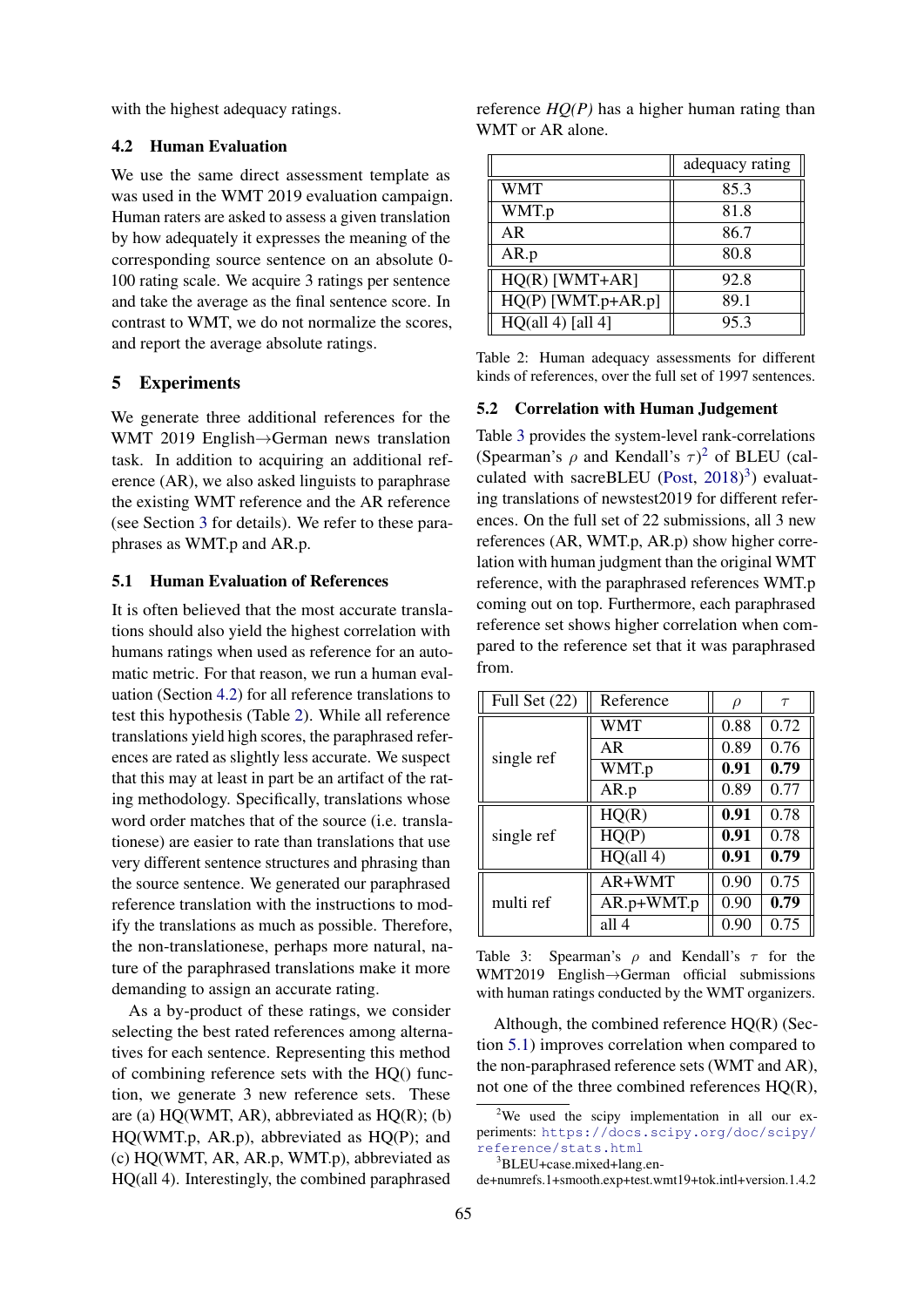HQ(P), HQ(all 4) shows higher correlation than the paraphrased reference set WMT.p. This result casts doubt on the belief that if references are rated as more adequate, it necessarily implies that such references will yield more reliable automated scores.

We further find that multi-reference BLEU (calculated with sacreBLEU) does not exhibit better correlation with human judgments either than single-reference BLEU or than the composed reference sets  $HQ(x)$ . It is generally assumed that multi-reference BLEU yields higher correlation with human judgements due to the increased diversity in the reference translations. However, combining two translated reference sets that likely share the same systematic translationese biases does still prefers translationese translations. Interestingly, multi-reference BLEU with multiple paraphrases also does not show higher correlation than singlereference BLEU. Combining *all 4* references with multi reference BLEU shows the same correlation numbers as the combination of *AR+WMT*. As we will see later, the BLEU scores calculated with paraphrased references are much lower than those calculated with standard references. They have fewer n-gram matches, which are mostly only a subset of the n-gram matches of the standard references. Adding paraphrased references to a mix of standard references therefore has a small effect on the total number of n-gram matches, and as a consequence the scores are not much affected.

Note that the correlation numbers already appear relatively high for the full set of systems. This is because both Kendall's  $\tau$  and Spearman's  $\rho$  rank correlation operate over all possible pairs of systems. Since the submissions to WMT2019 covered a wide range of translation qualities, any metric able to distinguish the highest-scoring and lowestscoring systems will already have a high correlation. Therefore, small numeric increases as demonstrated in Table [3](#page-4-2) can correspond to much larger improvements in the local ranking of systems.

As a consequence, we looked deeper into the correlation between a subset of the systems that performed best in human evaluation, where correlation for metrics calculated on the standard reference is known to break down. Kendall's  $\tau$  rank correlation as a function of the top k systems can be seen in Figure [2.](#page-5-0) During the WMT 2019 Metric task [\(Ma](#page-9-3) [et al.,](#page-9-3) [2019\)](#page-9-3), all official submissions (using the original WMT reference) had low correlation scores with human ratings. The paraphrased references

improve especially on high quality system output, and every paraphrased reference set (dotted line) outperforms its corresponding unparaphrased set (same-color solid line).

<span id="page-5-0"></span>

Figure 2: Kendall's  $\tau$  correlation of BLEU for the best k systems (based on human ratings).

These improvements in ranking can be seen in Table [4,](#page-5-1) which reports the actual BLEU scores of the top seven submissions with four different references. Since we asked humans to paraphrase the WMT reference as much as possible (Section [3\)](#page-2-0) to get very different sentences, the paraphrased BLEU scores are much lower than what one expects for a high-quality system. Nevertheless, the system outputs are better ranked and show the highest correlation of any references explored in this paper.

<span id="page-5-1"></span>

|             |      |      | $ WMT HQ(R) WMT.p HQ(P) $ human |      |       |
|-------------|------|------|---------------------------------|------|-------|
| FB          | 43.6 | 42.3 | 15.1                            | 15.0 | 0.347 |
| Micr.sd     | 44.8 | 42.1 | 14.9                            | 14.9 | 0.311 |
| Micr.dl     | 44.8 | 42.2 | 14.9                            | 14.9 | 0.296 |
| <b>MSRA</b> | 46.0 | 42.1 | 14.2                            | 14.1 | 0.214 |
| <b>UCAM</b> | 44.1 | 40.4 | 14.2                            | 14.2 | 0.213 |
| <b>NEU</b>  | 44.6 | 40.8 | 14.0                            | 14.1 | 0.208 |
| <b>MLLP</b> | 42.4 | 38.3 | 13.3                            | 13.4 | 0.189 |

Table 4: BLEU scores of the best submissions of WMT2019 English→German.

#### 5.3 Alternative Metrics

Any reference-based metric can be used with our new reference translations. In addition to BLEU, we consider TER [\(Snover et al.,](#page-10-7) [2006\)](#page-10-7), ME-TEOR [\(Banerjee and Lavie,](#page-8-5) [2005\)](#page-8-5), chrF (Popović, [2015\)](#page-10-18), the f-score variant of BERTScore [\(Zhang](#page-10-2) [et al.,](#page-10-2) [2019\)](#page-10-2) and Yisi-1 [\(Lo,](#page-9-18) [2019\)](#page-9-18) (winning system of WMT 2019 English→German metric task). Table [5](#page-6-0) compares these metrics. As we saw in Figure [2,](#page-5-0) the paraphrased version of each reference set yields higher correlation with human evaluation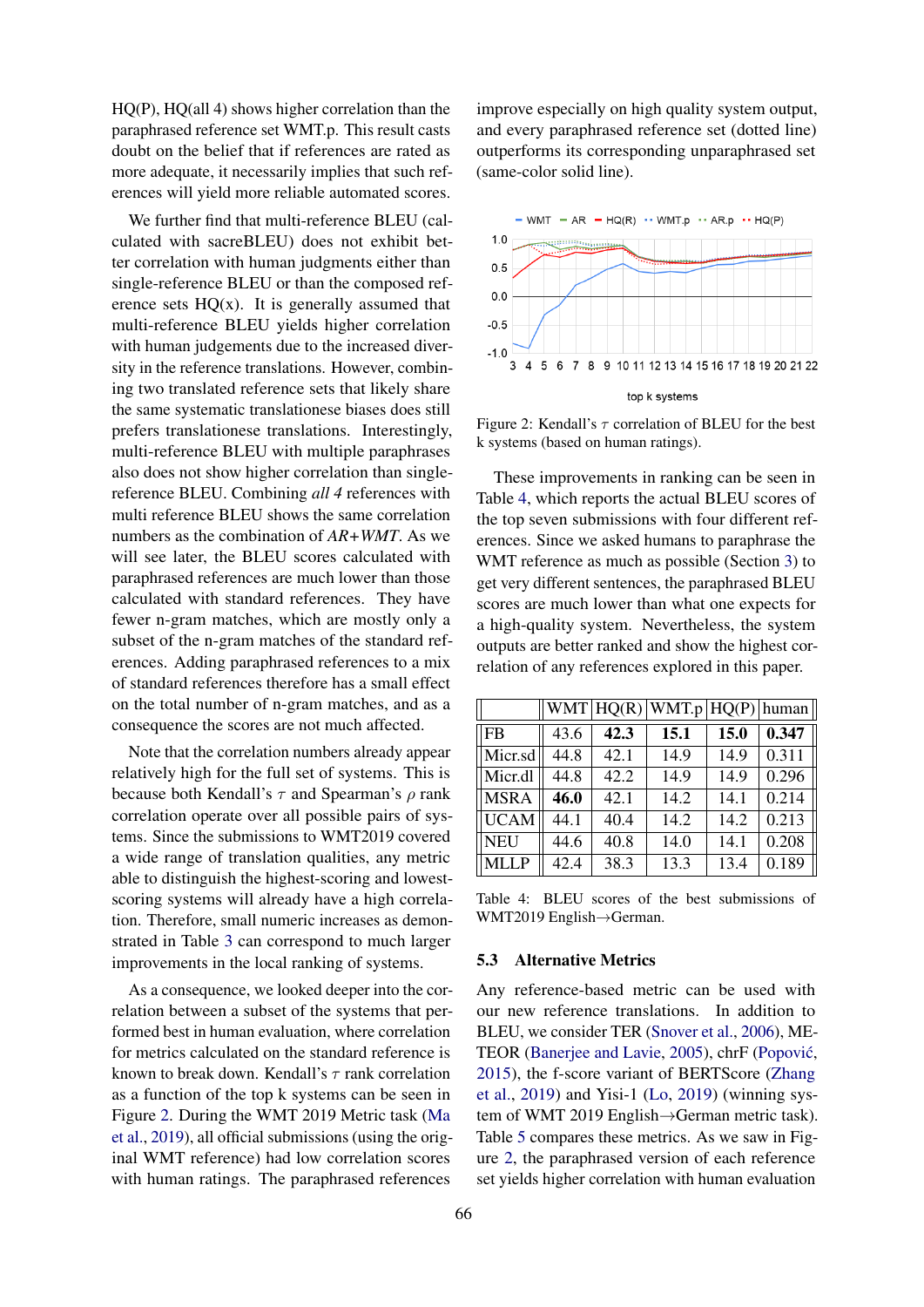across all evaluated metrics than the corresponding original references, with the only exception of TER for HQ(P). Comparing the two paraphrased references, we see that HQ(P) shows higher correlation for chrF and Yisi when compared to WMT.p. In particular Yisi (which is based on word embeddings) seems to benefit from the higher accuracy of the reference translation.

<span id="page-6-0"></span>

| $\parallel$ metric |      |      |      |      | WMT HQ(R) WMT.p HQ(P) HQ(al ) |
|--------------------|------|------|------|------|-------------------------------|
| $\parallel$ BLEU   | 0.72 | 0.78 | 0.79 | 0.79 | 0.79                          |
| $1 - TER$          | 0.71 | 0.74 | 0.71 | 0.67 | 0.74                          |
| chrF               | 0.74 | 0.81 | 0.78 | 0.82 | 0.78                          |
| <b>MET</b>         | 0.74 | 0.81 | 0.81 | 0.81 | 0.80                          |
| <b>BERTS</b>       | 0.78 | 0.82 | 0.82 | 0.82 | 0.81                          |
| Yisi-1             | 0.78 | 0.84 | 0.84 | 0.86 | 0.84                          |

Table 5: WMT 2019 English→German: Correlations (Kendall's  $\tau$ ) of alternative metrics: BLEU, 1.0 - TER, chrF, METEOR, BERTScore, and Yisi-1.

#### 5.4 WMT18

We acquired a paraphrased as-much-aspossible reference (WMT.p) for newstest2018 English→German with the same instruction as used before (Figure [1\)](#page-3-0). The test set newstest2018 is a joint test set which means that half of the sentences have been originally written in English and translated into German, and vice versa. We paraphrased the reference sentences for the forward translated half only as we want to have a natural English source sentence. Correlation with human rankings of the WMT18 evaluation campaign are summarized in Table [6.](#page-6-1) The paraphrased reference WMT.p show higher correlations with human judgement for all metrics.

<span id="page-6-1"></span>

| $\vert$ ref                        |  | $\left\ $ BLEU chrf METEOR BERTS Yisi-1 |                |                       |
|------------------------------------|--|-----------------------------------------|----------------|-----------------------|
| $\sqrt{\text{WMT}}$ 0.75 0.76 0.75 |  |                                         | $0.80 \t 0.82$ |                       |
| $\ WMT.p\ $ 0.91 $ 0.82 $ 0.84     |  |                                         |                | $0.90 \mid 0.91 \mid$ |

Table 6: WMT 2018 English $\rightarrow$ German: Kendall's  $\tau$ .

#### 6 Why Paraphrases?

While the top WMT submissions use very similar approaches, there are some techniques in MT that are known to produce more natural (less translationese) output than others. We run experiments with a variety of models that have been shown that their actual quality scores have low correlation with

automatic metrics. In particular, we focus on backtranslation [\(Sennrich et al.,](#page-10-10) [2016\)](#page-10-10) and Automatic Post Editing (APE, [Freitag et al.](#page-9-7) [\(2019\)](#page-9-7)) augmented systems trained on WMT 2014 English→German. All these systems have in common that they generate less translationese output, and thus BLEU with translationese references under-estimate their quality. The experiment in this section follows the setup described in [Freitag et al.](#page-9-7) [\(2019\)](#page-9-7).

We run adequacy evaluation on WMT newstest 2019 for the 3 systems, as described in Section [4.2.](#page-4-1) Both the APE and the BT models, which use additional target-side monolingual data, are rated higher by humans than the system relying only on bitext. Table [7](#page-6-2) summarizes the BLEU scores for our different reference translations. All references generated with human translations (WMT,  $HO(R)$  and  $HO(all)$ 4)) show negative correlation with human ratings for these extreme cases and produce the wrong order. On the other hand, all references that rely purely on paraphrased references do produce the correct ranking of these three systems. This further suggests that reference translations based on human translations bias the metrics to generate higher scores for translationese outputs. By paraphrasing the reference translations, we undo this bias, and the metric can measure the true quality of the underlying systems with greater accuracy.

<span id="page-6-2"></span>

| Reference  | bitext | <b>APE</b> | <b>BT</b> | correct? |
|------------|--------|------------|-----------|----------|
| human      | 84.5   | 86.1       | 87.8      |          |
| <b>WMT</b> | 39.4   | 34.6       | 37.9      | X        |
| WMT.p      | 12.5   | 12.7       | 12.9      |          |
| HQ(R)      | 35.0   | 32.1       | 34.9      | х        |
| HQ(p)      | 12.4   | 12.8       | 13.0      |          |
| HQ(all 4)  | 27.2   | 25.8       | 27.5      | x        |

Table 7: BLEU scores for WMT newstest 2019 English→German for MT systems trained on bitext, augmented with BT or using APE as text naturalizer. The *correct* column indicates if the model ranking agrees with human judgments.

This finding, that existing reference translation methodology may systematically bias against modelling techniques known to improve human-judged quality, raises the question of whether previous research has incorrectly discarded approaches that actually improved the quality of MT. Releasing all reference translations gives the community a chance to revisit some of their decisions and measure quality differences for high quality systems.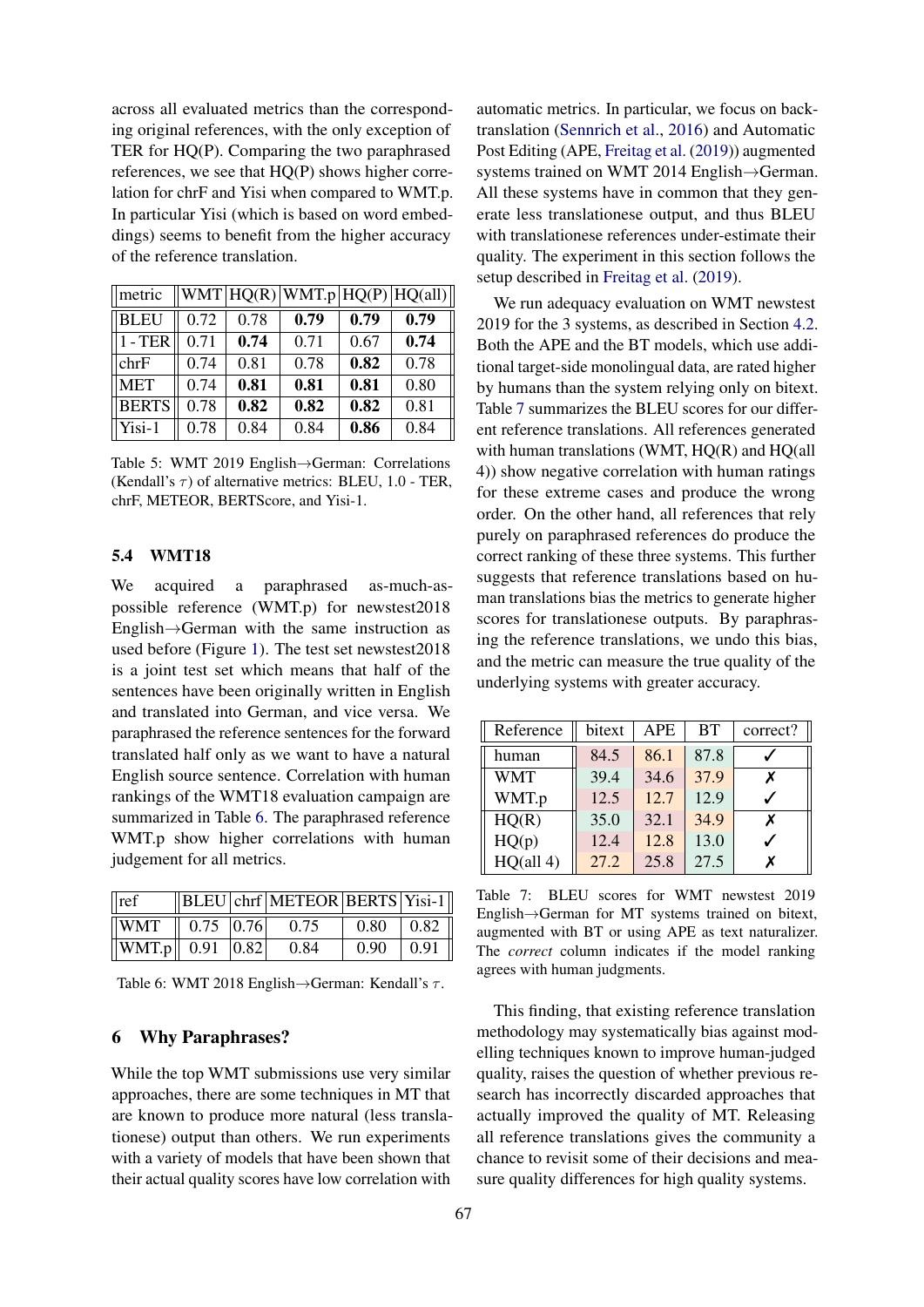#### 7 Characterizing Paraphrases

# 7.1 Alignment

One typical characteristic of translationese is that humans prefer to translate a sentence phrase-byphrase instead of coming up with a different sentence structure, resulting in 'monotonic' translations. To measure the monotonicity of the different reference translations, we compute an alignment with fast-align [\(Dyer et al.,](#page-9-19) [2013\)](#page-9-19) on the WMT 2014 English-German parallel data and compare the alignments of all four references. Table [8](#page-7-0) summarizes the average absolute distance of two alignment points for each reference. The paraphrased translations are less monotonic and use a different sentence structure than a pure human translation.

<span id="page-7-0"></span>

| WMT | ΑR | WMT.p | AR.p |
|-----|----|-------|------|
|     |    | 6.43  | 6.88 |

Table 8: Average absolute distance per alignment point, as a proxy for word-by-word ('monotonic') translation. Lower scores indicate more monotonic translation.

### 7.2 Matched n-grams

The actual BLEU scores calculated with the paraphrased references are much lower compared to BLEU scores calculated with standard references (Table [4\)](#page-5-1). Nevertheless, the paraphrased references show higher correlation with human judgment, which motivates us to investigate which ngrams of the MT output are actually matching the paraphrased references during BLEU calculation. The n-grams responsible for the most overlap with standard references are generic, common ngrams. In the winning submission of the WMT 2019 English→German evaluation campaign from Facebook, the 4grams with the highest number of matches are:

- , sagte  $er \cdot \rightarrow 28$  times (*, he said.*)
- ", sagte  $er \rightarrow 14$  times (", he said)
- **fügte hinzu**, **dass**  $\rightarrow$  8 times (*added that*)

These matches are crucial to reach high  $> 40$ BLEU scores, and appear in translation when using the same sentence structure as the source sentence. On the other hand, the n-grams overlapping with the paraphrased references show a different picture. They usually reward n-grams that express the semantic meaning of the sentence. The 4-grams with the highest number of matches with the paraphrased references for the same system are:

- Wheeling , West Virginia → 3 times (*Wheeling , West Virginia*)
- von Christine Blasey Ford → 3 times (*from Christine Blasey Ford*)
- Erdbeben der Stärke  $7,5 \rightarrow 3$  times (7.5 *magnitude earthquake*)

### 8 Conclusions

This work presents a study on the impact of reference quality on the reliability of automated evaluation of machine translation. We consider collecting additional human translations as well as generating more diverse and natural references through paraphrasing. We observe that the paraphrased references result in more reliable automated evaluations, i.e. stronger correlation with human evaluation for the submissions of the WMT 2019 English→German evaluation campaign. These findings are confirmed across a wide range of automated metrics, including BLEU, chrF, METEOR, BERTScore and Yisi. We further demonstrate that the paraphrased references correlate especially well for the top submissions of WMT, and additionally are able to correctly distinguish baselines from systems known to produce more natural output (those augmented with either BT or APE), whose quality tends to be underestimated by references with translationese artifacts.

We explore two different approaches to multireference evaluation: (a) standard multi-reference BLEU, and (b) selecting the best-rated references for each sentence. Contrary to conventional wisdom, we find that multi-reference BLEU does not exhibit better correlation with human judgments than single-reference BLEU. Combining two standard reference translations by selecting the best rated reference, on the other hand, did increase correlation for the standard reference translations. Nevertheless, the combined paraphrasing references are of higher quality for all techniques when compared to the standard reference counter part.

We suggest using a single paraphrased reference for more reliable automatic evaluation going forward. Although a combined paraphrased reference shows slightly higher correlation for embedding based metrics, it is over twice as expensive to construct such a reference set. To drive this point home, our experiments suggest that standard reference translations may systematically bias against modelling techniques known to improve human-judged quality, raising the question of whether previous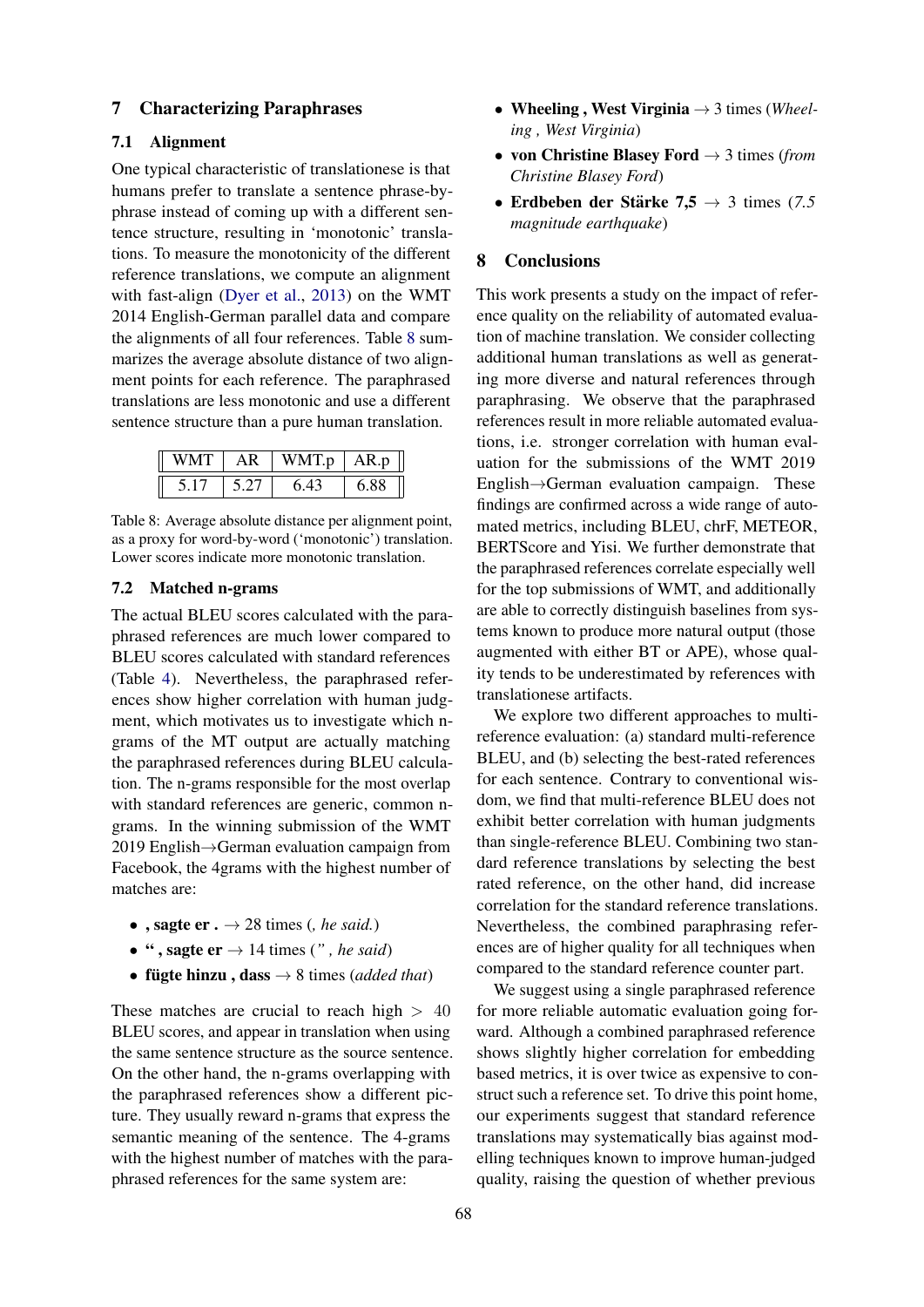research has incorrectly discarded approaches that actually improved the quality of MT. Releasing all reference translations gives the community a chance to revisit some of their decisions and measure quality differences for high quality systems and modelling techniques that produce more natural or fluent output.

As a closing note, we would like to emphasize that it is more difficult for a human rater to rate a paraphrased translation than a translationese sentence, because the latter may share a similar structure and lexical choice to the source. We suspect that human evaluation is also less reliable for complex translations. Future work, can investigate whether finer ratings could correct the bias in favor of lower effort ratings, and how this may interact with document-level evaluation.

# References

- <span id="page-8-0"></span>Dzmitry Bahdanau, Kyunghyun Cho, and Yoshua Bengio. 2015. [Neural Machine Translation by Jointly](http://arxiv.org/abs/1409.0473) [Learning to Align and Translate.](http://arxiv.org/abs/1409.0473) In *3rd International Conference on Learning Representations, ICLR 2015, San Diego, CA, USA, May 7-9, 2015, Conference Track Proceedings*.
- <span id="page-8-5"></span>Satanjeev Banerjee and Alon Lavie. 2005. [METEOR:](https://www.aclweb.org/anthology/W05-0909.pdf) [An Automatic Metric for MT Evaluation with Im](https://www.aclweb.org/anthology/W05-0909.pdf)[proved Correlation with Human Judgments.](https://www.aclweb.org/anthology/W05-0909.pdf) In *Proceedings of the ACL workshop on intrinsic and extrinsic evaluation measures for machine translation and/or summarization*, pages 65–72.
- <span id="page-8-2"></span>Loïc Barrault, Ondřej Bojar, Marta R. Costa-jussà, Christian Federmann, Mark Fishel, Yvette Graham, Barry Haddow, Matthias Huck, Philipp Koehn, Shervin Malmasi, Christof Monz, Mathias Müller, Santanu Pal, Matt Post, and Marcos Zampieri. 2019. [Findings of the 2019 Conference on Machine Trans](https://doi.org/10.18653/v1/W19-5301)[lation \(WMT19\).](https://doi.org/10.18653/v1/W19-5301) In *Proceedings of the Fourth Conference on Machine Translation (Volume 2: Shared Task Papers, Day 1)*, pages 1–61, Florence, Italy. Association for Computational Linguistics.
- <span id="page-8-13"></span>Rachel Bawden, Biao Zhang, Lisa Yankovskaya, An-dre Tättar, and Matt Post. 2020. [Explicit represen](http://arxiv.org/abs/2004.14989)[tation of the translation space: Automatic paraphras](http://arxiv.org/abs/2004.14989)[ing for machine translation evaluation.](http://arxiv.org/abs/2004.14989)
- <span id="page-8-12"></span>Nikolay Bogoychev and Rico Sennrich. 2019. [Do](https://arxiv.org/abs/1911.03362)[main, Translationese and Noise in Synthetic Data](https://arxiv.org/abs/1911.03362) [for Neural Machine Translation.](https://arxiv.org/abs/1911.03362) *arXiv preprint arXiv:1911.03362*.
- <span id="page-8-6"></span>Ondřej Bojar, Rajen Chatterjee, Christian Federmann, Yvette Graham, Barry Haddow, Matthias Huck, Antonio Jimeno Yepes, Philipp Koehn, Varvara Logacheva, Christof Monz, Matteo Negri, Aurelie ´ Névéol, Mariana Neves, Martin Popel, Matt Post,

Raphael Rubino, Carolina Scarton, Lucia Specia, Marco Turchi, Karin Verspoor, and Marcos Zampieri. 2016a. [Findings of the 2016 Confer](https://doi.org/10.18653/v1/W16-2301)[ence on Machine Translation.](https://doi.org/10.18653/v1/W16-2301) In *Proceedings of the First Conference on Machine Translation: Volume 2, Shared Task Papers*, pages 131–198, Berlin, Germany. Association for Computational Linguistics.

- <span id="page-8-1"></span>Ondřej Bojar, Christian Federmann, Mark Fishel, Yvette Graham, Barry Haddow, Philipp Koehn, and Christof Monz. 2018. [Findings of the 2018 Con](https://doi.org/10.18653/v1/W18-6401)[ference on Machine Translation \(WMT18\).](https://doi.org/10.18653/v1/W18-6401) In *Proceedings of the Third Conference on Machine Translation: Shared Task Papers*, pages 272–303, Belgium, Brussels. Association for Computational Linguistics.
- <span id="page-8-3"></span>Ondřej Bojar, Christian Federmann, Barry Haddow, Philipp Koehn, Matt Post, and Lucia Specia. 2016b. [Ten Years of WMT Evaluation Campaigns: Lessons](http://www.cs.jhu.edu/~post/papers/bojar2016ten.pdf) [Learnt.](http://www.cs.jhu.edu/~post/papers/bojar2016ten.pdf) *Translation Evaluation: From Fragmented Tools and Data Sets to an Integrated Ecosystem*, page 27.
- <span id="page-8-11"></span>Chris Callison-Burch. 2009. [Fast, Cheap, and Creative:](https://www.aclweb.org/anthology/D09-1030) [Evaluating Translation Quality Using Amazon's Me](https://www.aclweb.org/anthology/D09-1030)[chanical Turk.](https://www.aclweb.org/anthology/D09-1030) In *Proceedings of the 2009 Conference on Empirical Methods in Natural Language Processing*, pages 286–295, Singapore. Association for Computational Linguistics.
- <span id="page-8-10"></span>Chris Callison-Burch, Cameron Fordyce, Philipp Koehn, Christof Monz, and Josh Schroeder. 2008. [Further Meta-evaluation of Machine Translation.](http://dl.acm.org/citation.cfm?id=1626394.1626403) In *Proceedings of the Third Workshop on Statistical Machine Translation*, StatMT '08, pages 70–106, Stroudsburg, PA, USA. Association for Computational Linguistics.
- <span id="page-8-4"></span>Chris Callison-Burch, Miles Osborne, and Philipp Koehn. 2006. [Re-evaluating the Role of Bleu in Ma](https://www.aclweb.org/anthology/E06-1032)[chine Translation Research.](https://www.aclweb.org/anthology/E06-1032) In *11th Conference of the European Chapter of the Association for Computational Linguistics*, Trento, Italy. Association for Computational Linguistics.
- <span id="page-8-7"></span>Marine Carpuat and Michel Simard. 2012. [The Trou](https://www.aclweb.org/anthology/W12-3156.pdf)[ble with SMT Consistency.](https://www.aclweb.org/anthology/W12-3156.pdf) In *Proceedings of the Seventh Workshop on Statistical Machine Translation*, pages 442–449. Association for Computational Linguistics.
- <span id="page-8-8"></span>George Doddington. 2002. [Automatic evaluation](http://dl.acm.org/citation.cfm?id=1289189.1289273) [of machine translation quality using n-gram co](http://dl.acm.org/citation.cfm?id=1289189.1289273)[occurrence statistics.](http://dl.acm.org/citation.cfm?id=1289189.1289273) In *Proceedings of the Second International Conference on Human Language Technology Research*, HLT '02, pages 138–145, San Francisco, CA, USA. Morgan Kaufmann Publishers Inc.
- <span id="page-8-9"></span>Markus Dreyer and Daniel Marcu. 2012. [Hyter:](https://www.aclweb.org/anthology/N12-1017.pdf) [Meaning-equivalent semantics for translation evalu](https://www.aclweb.org/anthology/N12-1017.pdf)[ation.](https://www.aclweb.org/anthology/N12-1017.pdf) In *Proceedings of the 2012 Conference of the*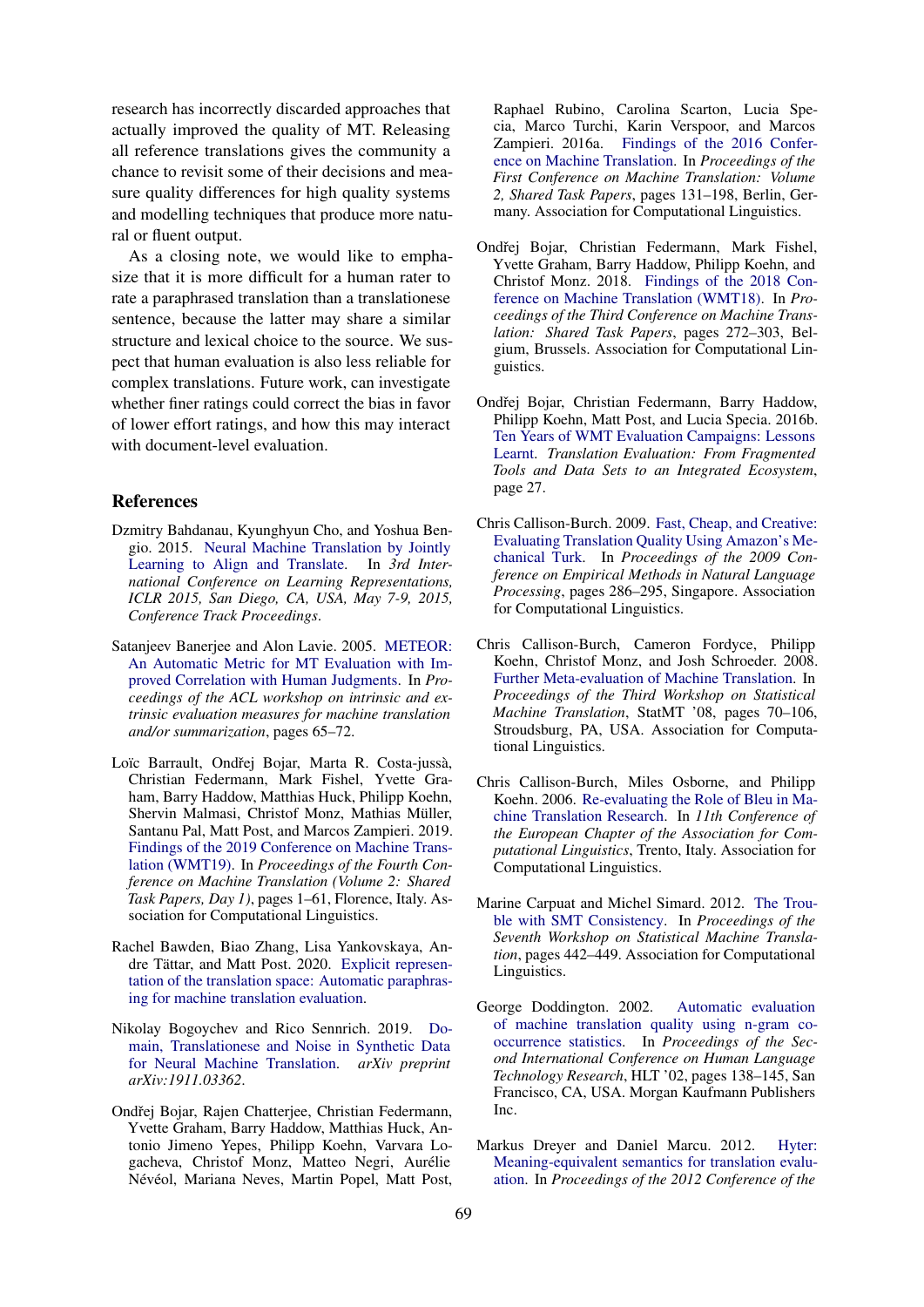*North American Chapter of the Association for Computational Linguistics: Human Language Technologies*, pages 162–171. Association for Computational Linguistics.

- <span id="page-9-19"></span>Chris Dyer, Victor Chahuneau, and Noah A Smith. 2013. [A Simple, Fast, and Effective Reparameter](https://www.aclweb.org/anthology/N13-1073.pdf)[ization of IBM Model 2.](https://www.aclweb.org/anthology/N13-1073.pdf) In *Proceedings of the 2013 Conference of the North American Chapter of the Association for Computational Linguistics: Human Language Technologies*, pages 644–648.
- <span id="page-9-9"></span>Sergey Edunov, Myle Ott, Michael Auli, and David Grangier. 2018. [Understanding Back-Translation at](https://doi.org/10.18653/v1/D18-1045) [Scale.](https://doi.org/10.18653/v1/D18-1045) In *Proceedings of the 2018 Conference on Empirical Methods in Natural Language Processing*, pages 489–500, Brussels, Belgium. Association for Computational Linguistics.
- <span id="page-9-8"></span>Sergey Edunov, Myle Ott, Marc'Aurelio Ranzato, and Michael Auli. 2019. [On The Evaluation of Machine](https://arxiv.org/pdf/1908.05204.pdf) [Translation Systems Trained With Back-Translation.](https://arxiv.org/pdf/1908.05204.pdf) *arXiv preprint arXiv:1908.05204*.
- <span id="page-9-11"></span>Marina Fomicheva and Lucia Specia. 2016. [Reference](https://doi.org/10.18653/v1/P16-2013) [Bias in Monolingual Machine Translation Evalua](https://doi.org/10.18653/v1/P16-2013)[tion.](https://doi.org/10.18653/v1/P16-2013) In *Proceedings of the 54th Annual Meeting of the Association for Computational Linguistics (Volume 2: Short Papers)*, pages 77–82, Berlin, Germany. Association for Computational Linguistics.
- <span id="page-9-7"></span>Markus Freitag, Isaac Caswell, and Scott Roy. 2019. [APE at Scale and Its Implications on MT Evaluation](http://www.aclweb.org/anthology/W19-5204) [Biases.](http://www.aclweb.org/anthology/W19-5204) In *Proceedings of the Fourth Conference on Machine Translation*, pages 34–44, Florence, Italy. Association for Computational Linguistics.
- <span id="page-9-0"></span>Jonas Gehring, Michael Auli, David Grangier, and Yann N. Dauphin. 2017. [A Convolutional Encoder](https://doi.org/10.18653/v1/P17-1012) [Model for Neural Machine Translation.](https://doi.org/10.18653/v1/P17-1012) In *Proceedings of the 55th Annual Meeting of the Association for Computational Linguistics, ACL 2017, Vancouver, Canada, July 30 - August 4, Volume 1: Long Papers*, pages 123–135.
- <span id="page-9-16"></span>Martin Gellerstam. 1986. Translationese in swedish novels translated from english. In Lars Wollin and Hans Lindquist, editors, *Translation Studies in Scandinavia*, page 88–95. CWK Gleerup.
- <span id="page-9-5"></span>Yvette Graham, Timothy Baldwin, Alistair Moffat, and Justin Zobel. 2013. [Continuous Measurement](https://www.aclweb.org/anthology/W13-2305) [Scales in Human Evaluation of Machine Transla](https://www.aclweb.org/anthology/W13-2305)[tion.](https://www.aclweb.org/anthology/W13-2305) In *Proceedings of the 7th Linguistic Annotation Workshop and Interoperability with Discourse*, pages 33–41, Sofia, Bulgaria. Association for Computational Linguistics.
- <span id="page-9-10"></span>Yvette Graham, Barry Haddow, and Philipp Koehn. 2019. [Translationese in Machine Translation Eval](http://arxiv.org/abs/1906.09833)[uation.](http://arxiv.org/abs/1906.09833) *CoRR*, abs/1906.09833.
- <span id="page-9-6"></span>Christian Hardmeier, Preslav Nakov, Sara Stymne, Jörg Tiedemann, Yannick Versley, and Mauro Cettolo. 2015. [Pronoun-focused MT and cross-lingual pro](https://doi.org/10.18653/v1/W15-2501)[noun prediction: Findings of the 2015 DiscoMT](https://doi.org/10.18653/v1/W15-2501)

[shared task on pronoun translation.](https://doi.org/10.18653/v1/W15-2501) In *Proceedings of the Second Workshop on Discourse in Machine Translation*, pages 1–16, Lisbon, Portugal. Association for Computational Linguistics.

- <span id="page-9-15"></span>David Kauchak and Regina Barzilay. 2006. [Para](https://www.aclweb.org/anthology/N06-1058)[phrasing for automatic evaluation.](https://www.aclweb.org/anthology/N06-1058) In *Proceedings of the Human Language Technology Conference of the NAACL, Main Conference*, pages 455–462, New York City, USA. Association for Computational Linguistics.
- <span id="page-9-2"></span>Philipp Koehn. 2010. *[Statistical Machine Translation](http://www.statmt.org/book/)*. Cambridge University Press.
- <span id="page-9-1"></span>Philipp Koehn and Christof Monz. 2006. [Manual and](https://www.aclweb.org/anthology/W06-3114) [automatic evaluation of machine translation between](https://www.aclweb.org/anthology/W06-3114) [European languages.](https://www.aclweb.org/anthology/W06-3114) In *Proceedings on the Workshop on Statistical Machine Translation*, pages 102– 121, New York City. Association for Computational Linguistics.
- <span id="page-9-4"></span>Moshe Koppel and Noam Ordan. 2011. [Translationese](http://dl.acm.org/citation.cfm?id=2002472.2002636) [and its dialects.](http://dl.acm.org/citation.cfm?id=2002472.2002636) In *Proceedings of the 49th Annual Meeting of the Association for Computational Linguistics: Human Language Technologies - Volume 1*, HLT '11, pages 1318–1326, Stroudsburg, PA, USA. Association for Computational Linguistics.
- <span id="page-9-13"></span>David Kurokawa, Cyril Goutte, and Pierre Isabelle. 2009. Automatic detection of translated text and its impact on machine translation. In *Proceedings of MT-Summit XII*, pages 81–88.
- <span id="page-9-17"></span>Sara Laviosa. 1997. How comparable can'comparable corpora'be? *Target. International Journal of Translation Studies*, 9(2):289–319.
- <span id="page-9-14"></span>Gennadi Lembersky, Noam Ordan, and Shuly Wintner. 2012. [Adapting translation models to translationese](http://dl.acm.org/citation.cfm?id=2380816.2380850) [improves SMT.](http://dl.acm.org/citation.cfm?id=2380816.2380850) In *Proceedings of the 13th Conference of the European Chapter of the Association for Computational Linguistics*, EACL '12, pages 255– 265, Stroudsburg, PA, USA. Association for Computational Linguistics.
- <span id="page-9-18"></span>Chi-kiu Lo. 2019. Yisi-a unified semantic mt quality evaluation and estimation metric for languages with different levels of available resources. In *Proceedings of the Fourth Conference on Machine Translation (Volume 2: Shared Task Papers, Day 1)*, pages 507–513.
- <span id="page-9-12"></span>Qingsong Ma, Yvette Graham, Timothy Baldwin, and Qun Liu. 2017. [Further investigation into reference](https://doi.org/10.18653/v1/D17-1262) [bias in monolingual evaluation of machine transla](https://doi.org/10.18653/v1/D17-1262)[tion.](https://doi.org/10.18653/v1/D17-1262) In *Proceedings of the 2017 Conference on Empirical Methods in Natural Language Processing*, pages 2476–2485, Copenhagen, Denmark. Association for Computational Linguistics.
- <span id="page-9-3"></span>Qingsong Ma, Johnny Wei, Ondřej Bojar, and Yvette Graham. 2019. [Results of the WMT19 metrics](https://doi.org/10.18653/v1/W19-5302) [shared task: Segment-level and strong MT sys](https://doi.org/10.18653/v1/W19-5302)[tems pose big challenges.](https://doi.org/10.18653/v1/W19-5302) In *Proceedings of the Fourth Conference on Machine Translation (Volume*